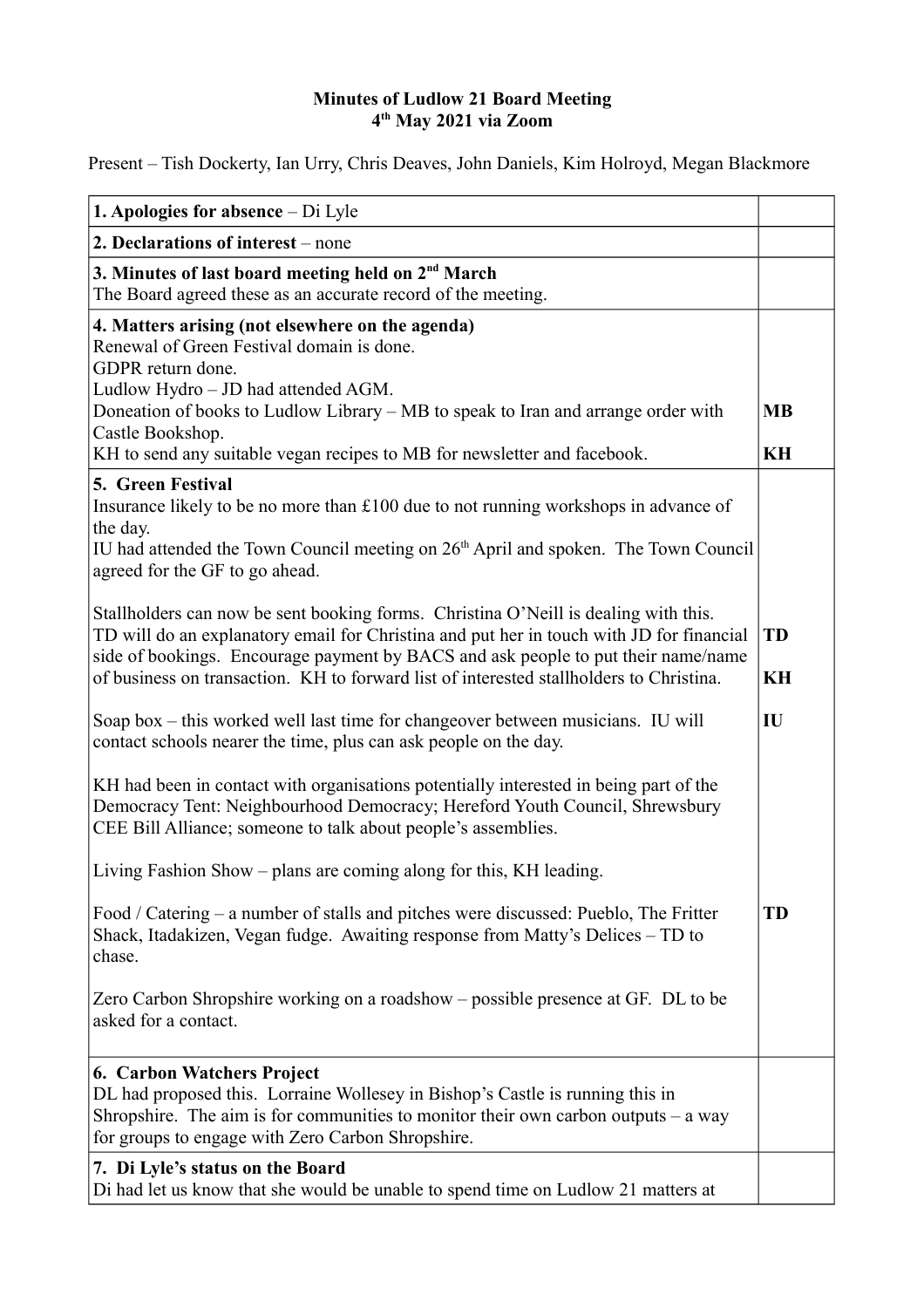| present due to unforseen personal circumstances. The Board agreed that we would not<br>want to lose Di and that she should take a sabbatical for as long as needed. The Board<br>sent Di their best wishes.                                                                                                                                                                                                                                                                                                                                                                                                                                                                                                                                                                                                                                       |  |
|---------------------------------------------------------------------------------------------------------------------------------------------------------------------------------------------------------------------------------------------------------------------------------------------------------------------------------------------------------------------------------------------------------------------------------------------------------------------------------------------------------------------------------------------------------------------------------------------------------------------------------------------------------------------------------------------------------------------------------------------------------------------------------------------------------------------------------------------------|--|
| 8. Plans for AGM<br>The papers are with the accountant and this year's accounts should be fairly<br>straightforward. It was agreed that we should aim to hold an AGM in the autumn when<br>we may be able to meet in person and combine with a social event. Provisional date<br>Tuesday 14 <sup>th</sup> September.                                                                                                                                                                                                                                                                                                                                                                                                                                                                                                                              |  |
| 9. Feedback from affiliated groups                                                                                                                                                                                                                                                                                                                                                                                                                                                                                                                                                                                                                                                                                                                                                                                                                |  |
| <b>Transport</b> – the group is very busy but KH did not have any specifics to report. The<br>cargo bike trial with Myriad is complete and it is hoped there will be publicity in the<br>paper next week. There is a new ticket machine at the railway station.<br>The NWRR consultation period was extended.                                                                                                                                                                                                                                                                                                                                                                                                                                                                                                                                     |  |
| <b>Fairtrade</b> – A series of events has been organised for Traidcraft Exchange's<br>Regenerators Appeal.                                                                                                                                                                                                                                                                                                                                                                                                                                                                                                                                                                                                                                                                                                                                        |  |
| Climate Friendly Diet – nothing to report.<br><b>Swifts</b> – CD had seen one swift on The Sheet. KH had contacted Robin Pote re<br>presence at GF.                                                                                                                                                                                                                                                                                                                                                                                                                                                                                                                                                                                                                                                                                               |  |
| <b>Education</b> – IU and MB working on a project with Ludlow Primary School for<br>National Children's Gardening Week. Request for funds to pay for printing and seeds.<br>The Board agreed to spend $£50 - £100$ .                                                                                                                                                                                                                                                                                                                                                                                                                                                                                                                                                                                                                              |  |
| <b>Incredible Edible</b> – The no-contact seed and plant swap is ongoing. Surplus fruit trees<br>donate by Tom the apple man from north Shropshire had been collected, and some<br>donated to Brimfield Community Hall where they were planted by local residents. The<br>remaining trees are being kept to offer to other Parish councils in the autumn.<br>The Restoring Shropshire's Verges (RSVP) project: following on from the meeting held<br>last year, a group has taken this on in Ludlow with a project to plant up parts of the<br>verge on Sheet Road, involving local residents. IE have helped to fund the printing of<br>leaflets. TD suggested Ludlow 21 could fund the extension of this project to other parts<br>of Ludlow.                                                                                                   |  |
| <b>Energy</b> – CD reported that following a refurb last year, Neen Sollars Hydro continues to<br>run reliably, sometimes generating as much as 30Mwh in a day. There may be a<br>dividend from shares at some point in the future.<br>The shared ground loop heat study has finished. Interesting results but not in the way<br>hoped. The study showed that thermal efficiency of buildings was not as good as<br>thought, plus more holes were needed. The other study area at cottages in Burwarton<br>was too small to benefit from financial incentives, but other technologies are being<br>investigated for these houses. CD will be passing the report to Philip Dunne with $ CD $<br>reference to Government grants.<br>One more payment is due to be processed for this project. Some funds to be paid to L21<br>for management costs. |  |
| CD has been talking to people re running solar PV as a community co-operative.<br>Money may be available to look at solar PV on large buildings in Ludlow.                                                                                                                                                                                                                                                                                                                                                                                                                                                                                                                                                                                                                                                                                        |  |